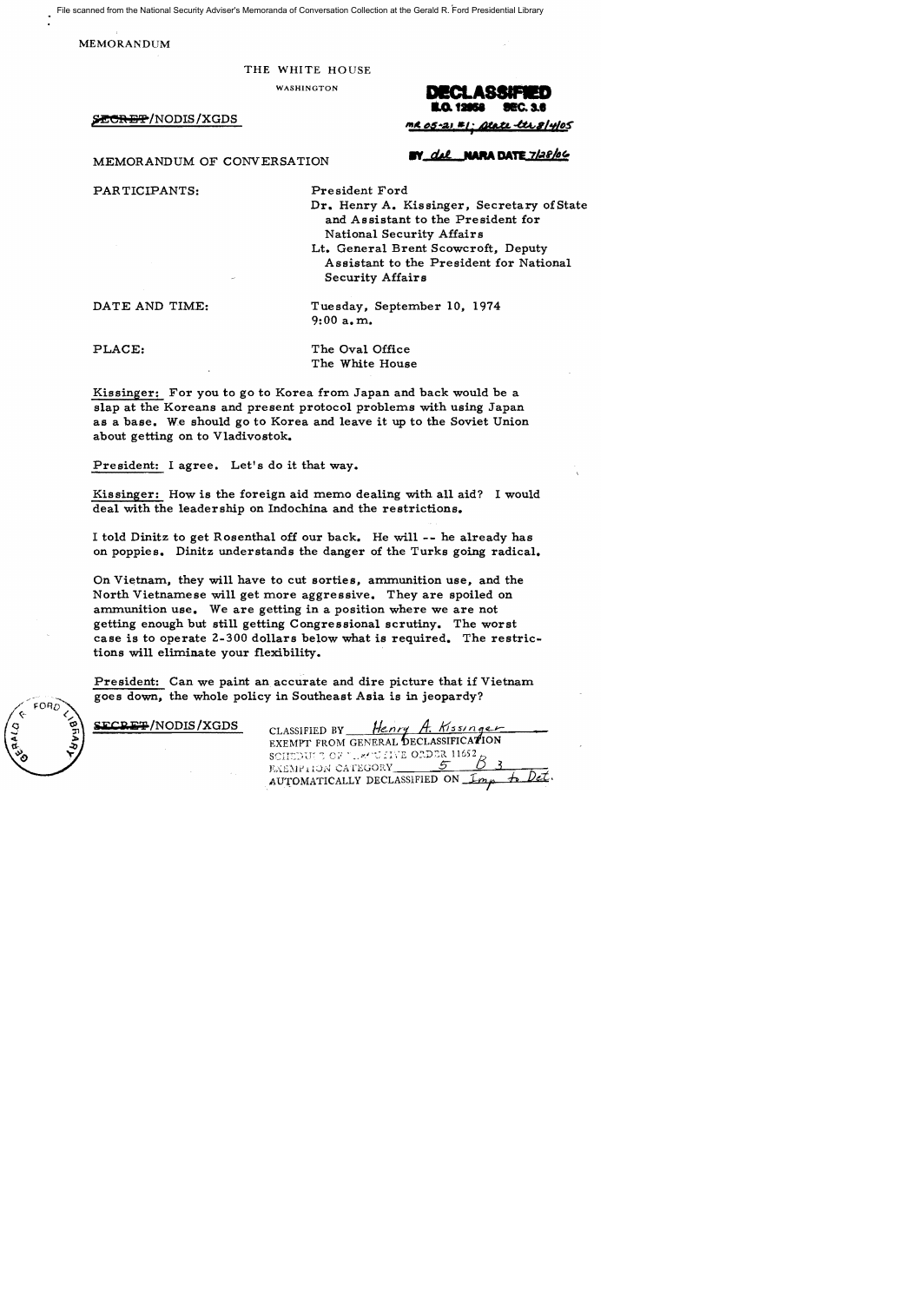Kissinger: It will happen more insidiously. It will be used as vindication by the McGovern group that they were right all along. In foreign policy it will happen insidiously -- others will see what happens to people who rely on the United States. First we make an undesirable settlement, but with the promise of unlimited aid - and then aid is cut off within two years. The impact over three to five years is bad.

President: I would be prepared to veto. We can't have just a onearea policy -- we can have it one way in Asia and another in the Middle East.

Kissinger: You do have an option as a new President. You could let it go -- and not be blamed, at least through '76. I must say I think it is wrong. The liberals who would applaud it would fail you when the going was tough. The liberals always move just out of reach.

President: The Post is okay now.

Kissinger: Yes. They are just right. We have done enough to get involved but not enough to win.

President: I want to give some specific categories of examples. If they are going to give us inadequate funds for Southeast Asia and load up the Middle East, I would have no hesitancy to veto.

Kissinger: No decision is required now on food aid. The crop report is due next week. Butz supports it, Ash is against and Simon is torn between.

President: He is torn between what is right and trying to save \$10 billion. Did you see the McGovern report on food aid in the paper this morning? They are supportive.

Kis singer: The opposition will be on financial, not political grounds. Why don't you look at this and make a decision next week?

President: Get me the McGovern report.

Kissinger: I can't now find a counter candidate to Meany's ILO candidate.



<del>SECRET</del> /NODIS / XGDS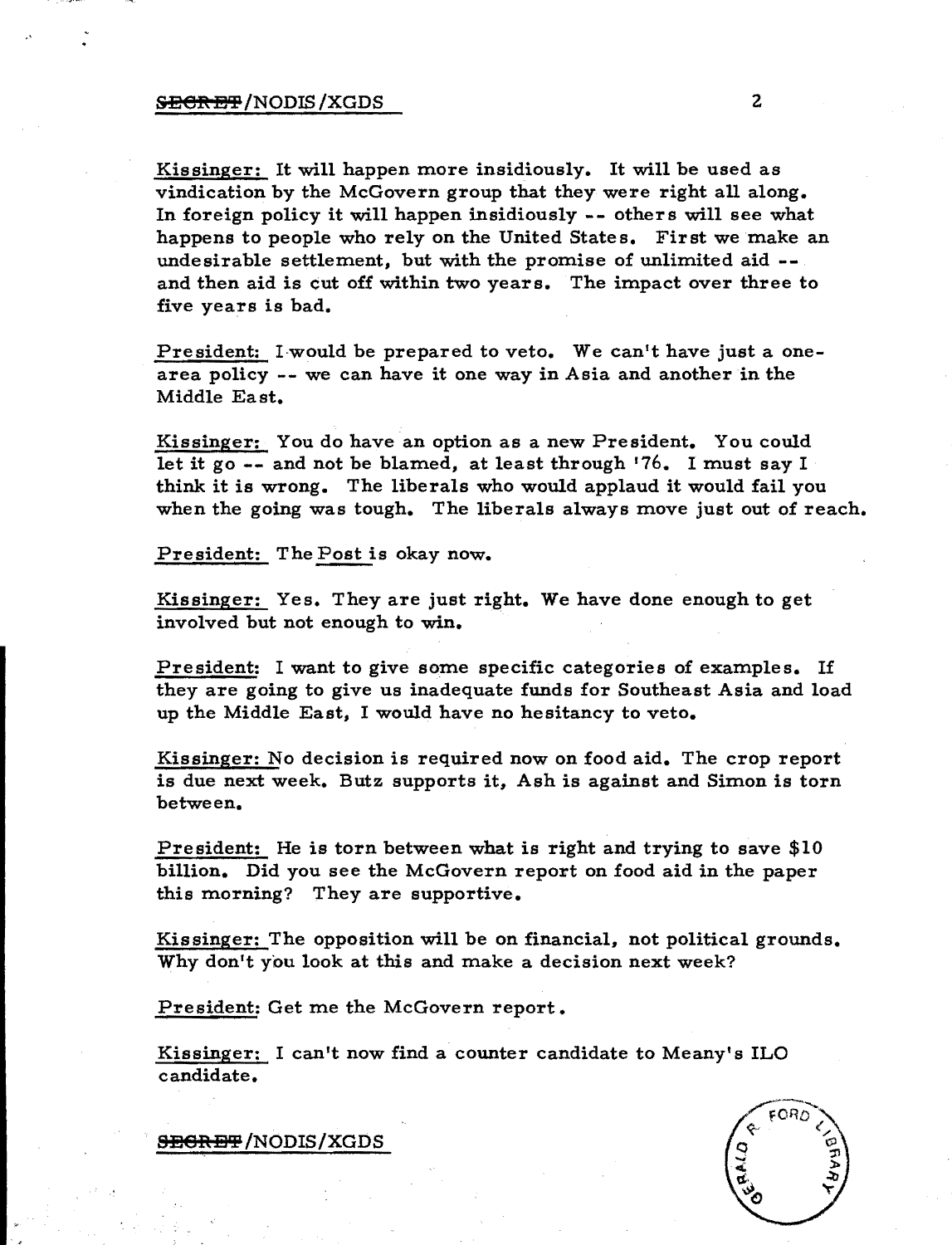# $EGREF/NODIS/XGDS$  3

President: Would there be any Congressional objection?

Kissinger: I'll have to run it down. Meany said....

President: Let's go ahead with Lippe. Get credit with Meany.

Kissinger: I'll tell George you ordered it.

I told Javits his needs were fulfilled but as a favor he would like her through December 31.

President: I will give it to him as a favor.

Kissinger: Reciprocal dinners. It sets a precedent. Nixon never did it.

President: I usually like to read at night.

Kissinger: I advise against it unless you like it.

President: Let's not.

Kissinger: Now Heath. He is able, strong, courageous. He is odd, though. He is doctrinaire, while most British politicians are pragmatic. He is the only Prime Minister who would favor Europe over t the United States, and since he might become Prime Minister, if you could in an easy way say we couldn't stand Europe organizing itself on an anti-American bais. If that happened, there is no reason for us to keep troops there -- we couldn't anyway.

President: Should I be that tough?

Kissinger: Say you want to keep the contact to Europe but can't if there develops an anti-American basis for Europe.

Another thing on Heath is his sensitivity. He sulks and it is hard to know why; communication just stops.

On the other hand, he is a strong, decent man and you should establish a relationship.

President: What do I call him?



S<del>EGRET</del> /NODIS /XGDS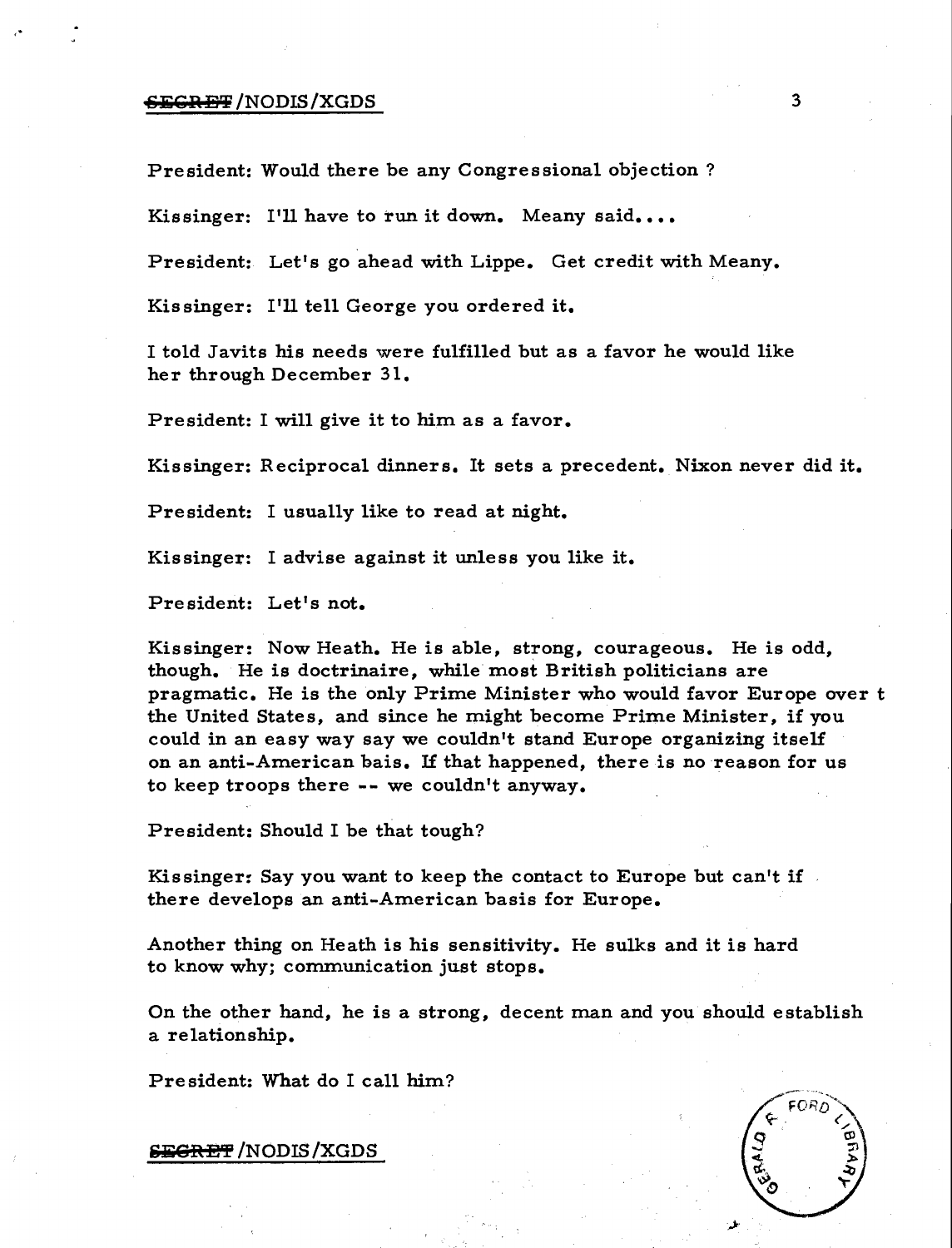## <del>SECRET</del> /NODIS /XGDS 4

Kissinger: Mr. Heath. His fate depends on the elections. If he loses, he is through, except perhaps as Foreign Minister.

It is in the European blood to reduce the power of powerful friends. For 300 years they have followed internecine wars for no real objective.

President: What does Heath think on detente?

Kissinger: He is tougher, but what the Europeans really want is to have it for themselves, but they don't have the power. When we were tough on the Soviet Union, they pandered to their left as holding back a wild US, and they kept running to the Soviet Union. We are best off keeping the Europeans to the right of us.

#### President: How about MBFR?

Kissinger: He is opposed to it. The Europeans want a free ride. Take CSCI -- we opposed it, now they are being miserable about the meaningless Basket III.

We have to be careful on detente though  $-$ - if we go too far, they will go wild. On credit too, anything we don't give the Soviets on credits, they will get from the Europeans. I bet the Europeans will meet with Brezhnev before they do you. The tendencies are for them to kick us around a bit.

## President: And Rabin?

Kissinger: We would like to extend the welcome remarks. You should say, (1) you are committed to the survival and security of Israel, and (2) you would like to reaffirm our commitment to a Middle East settlement.

Then you meet for a half hour. Tell him this is not a confrontation but a meeting among friends to devise a strategy. Mention the Turks to give Dinitz some credit.

President: I'll say you have heard through the Ambassador.

Kis singer: Yes. Mention Dinitz in the toast.

Then outline the agenda and get his concurrence.



<del>SEGRET</del>/NODIS/XGDS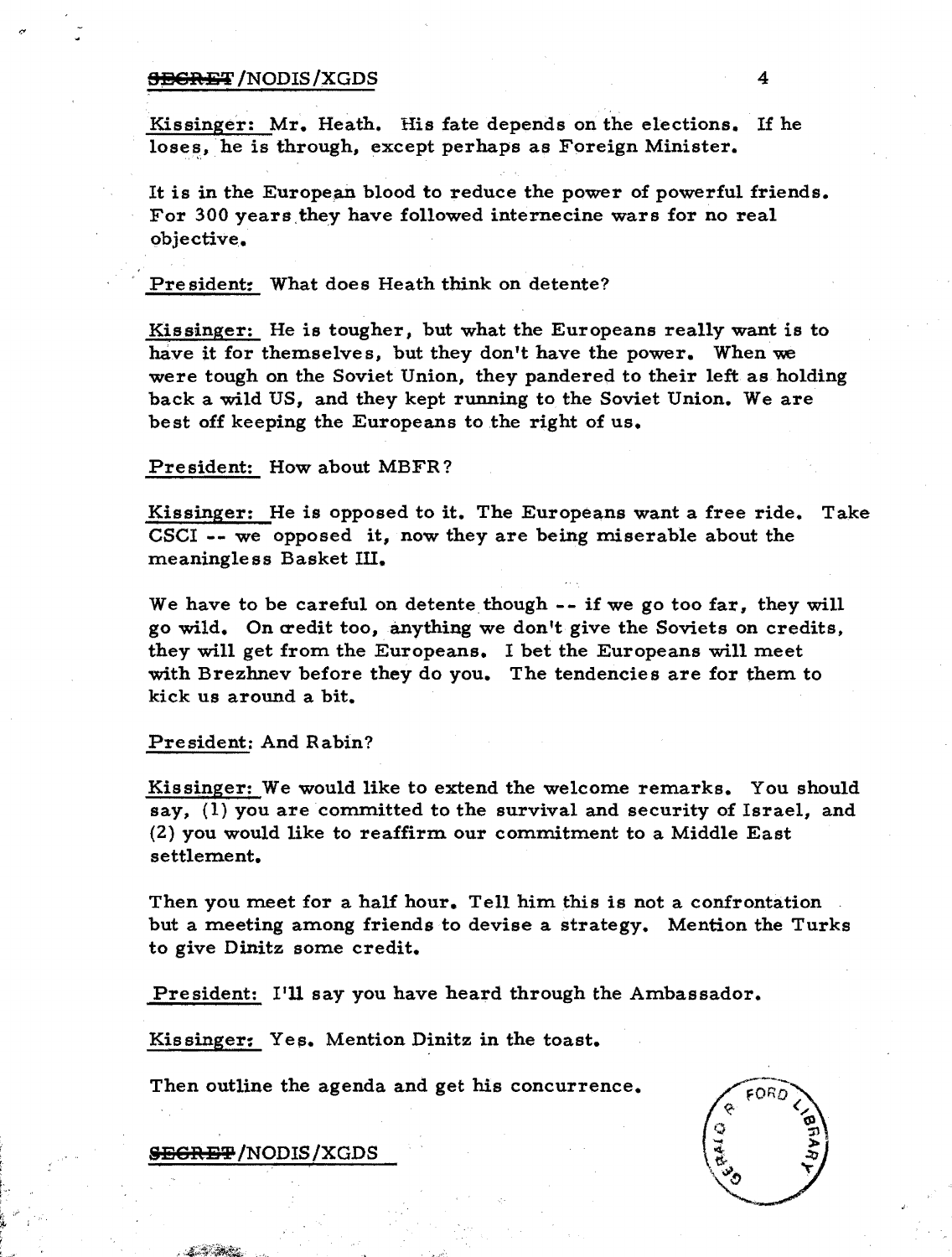## $\overline{\text{EBR-BT}}$  /NODIS /XGDS  $5$

President: Can I start with the idea that we are dedicated to their survival and want to insure it but we have to have progress in the negotiation coming up? We have things to consider -- we don't want a war, or an oil embargo. He must realize we have problems on Congressional backing, inflation and the budget; we can't strip our forces to oversupply them. Is that okay?

Kissinger: It will frighten him but it doesn't hurt. Nixon gave him a letter on long-term supply. I told them it had no specific meaning.

They say they need hardware to be flexible. I don't believe it. A big authorization now would rip it with the Saudis. Maybe next year, after a major disengagement.

President: Let's discuss it frankly.

Kissinger: I don't think you can go beyond the first two packages and we will discuss the rest now.

President: 'We are committed to the long-term, but we can't put a dollar figure now.

Kissinger: They are saying if they don't get something they will go into a confrontation. He needs something.

There is a need for progress toward peace **--** that is compatible with Israeli security. You can say the spirit of the last negotiations will be continued.

#### <del>SEGRET</del> /NODIS /XGDS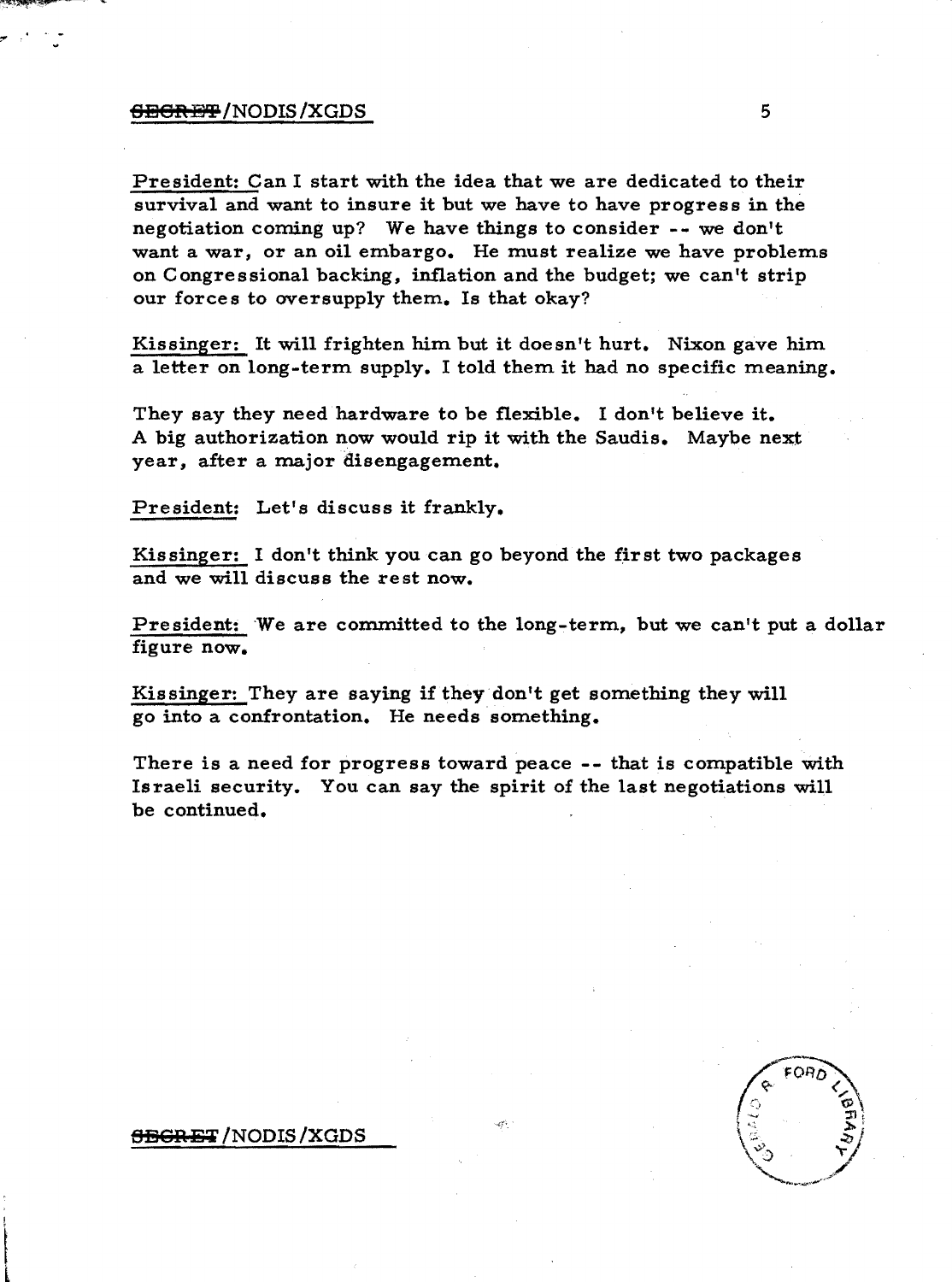$P/K$  is suptor  $W$ 

K fra zon K jo to Kara form Jegom + late avoid bour. We could should got Kasax in hun it sig to SC about getting on to belaid. Dayer. Lute de it that way. K Hans is precipe aind man deding or all ail. Donald clear ul centrating on Indumin & c aletistics, & tol Derath to get poserethed of own be to the will-obeal, have on poppies. Directly wonderstands clamper of Tomps quin ranial On VAI, daywith borth wit satis, amouns me, & NUMERIHANT mas approains they can spull to. gretting a map but still gathing comp a conding. Worstcaming & open of 2-300 \$ hollow alut is nyming. Restrictions will idements your flexibiring P. C'han wer point a ceremon a live preton dend et popporty l'atil tropin par est mosedionol, cotill en use das remedition for mechanism quong dove they were -crytet art along. Se FP it will hypen maidwivel ... others with see what happens to just who who an U.S. Frist an indexerted le sittlement, part esperant of modomoiled and - then and is yet up in 2 years P d'avant de superedt auto. We comt sont post Your do have an jehoù soa nour P. Jan Ernell but it jo - not to blacked, at look chen 26, I must say I think it wrong, Had a like it who would agalant churched in fait you when you gaing was tongs. The experience dlays town just AUTHORITY *per mil 05 - 2*  $M_{\rm A}$  NARA, DATE  $D/1/09$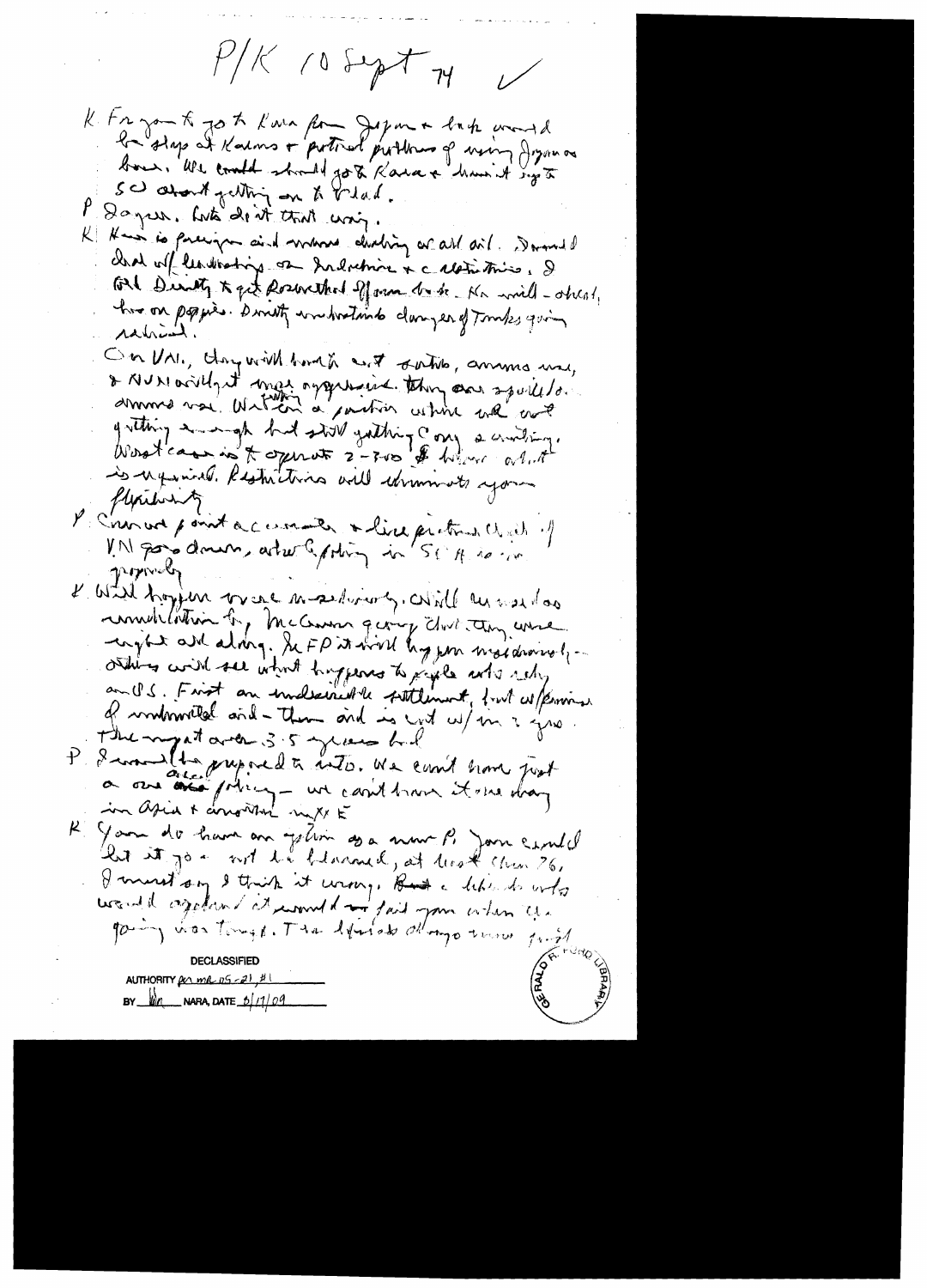XI. Cott = 2 Past exitained la Pine and I nach. I The Post is thay more yes, Thing are just regat We have done enough K. wir A pproved that the hand with an l'Icomette quia son spécific catiquin example. If they wind give we include point au hatter y le vote. "<br>Le me devoir referance comme en Forme aid. Cap anyont wint winter Buty suggests, Ook against, Surman Torn buttwan. P He tom hitmen what is up tot or tuging to on food and in poper this moving. Ihry  $**$ typotion K The sporton will be on formand, not point int Remsion wort with Bet me hacham rosport K I can't vou find a camper can docket to brany ILO emblate P any Creez objection ?<br>L'Il havette une et cloure. Many saint Philippo wheart we higger. Cet crushed of mongole of the form of the contract of the contract of the contract of the contract of the contract of the summer of the summer of the summer of the summer of the summer of the sum to would like how then Dic31 P. 2 mil juin et tr lui as favor.<br>Le Renjement données - Site presedent. Avise whom did. P. I usually like to und it inght K & ce densir a point et works you bit t P. hats east  $*+$ K Mon Havith. He is oble, strong, commagnous.<br>Ha no orde the He is dong doctrining while most Be patetisins au prégondré-He 10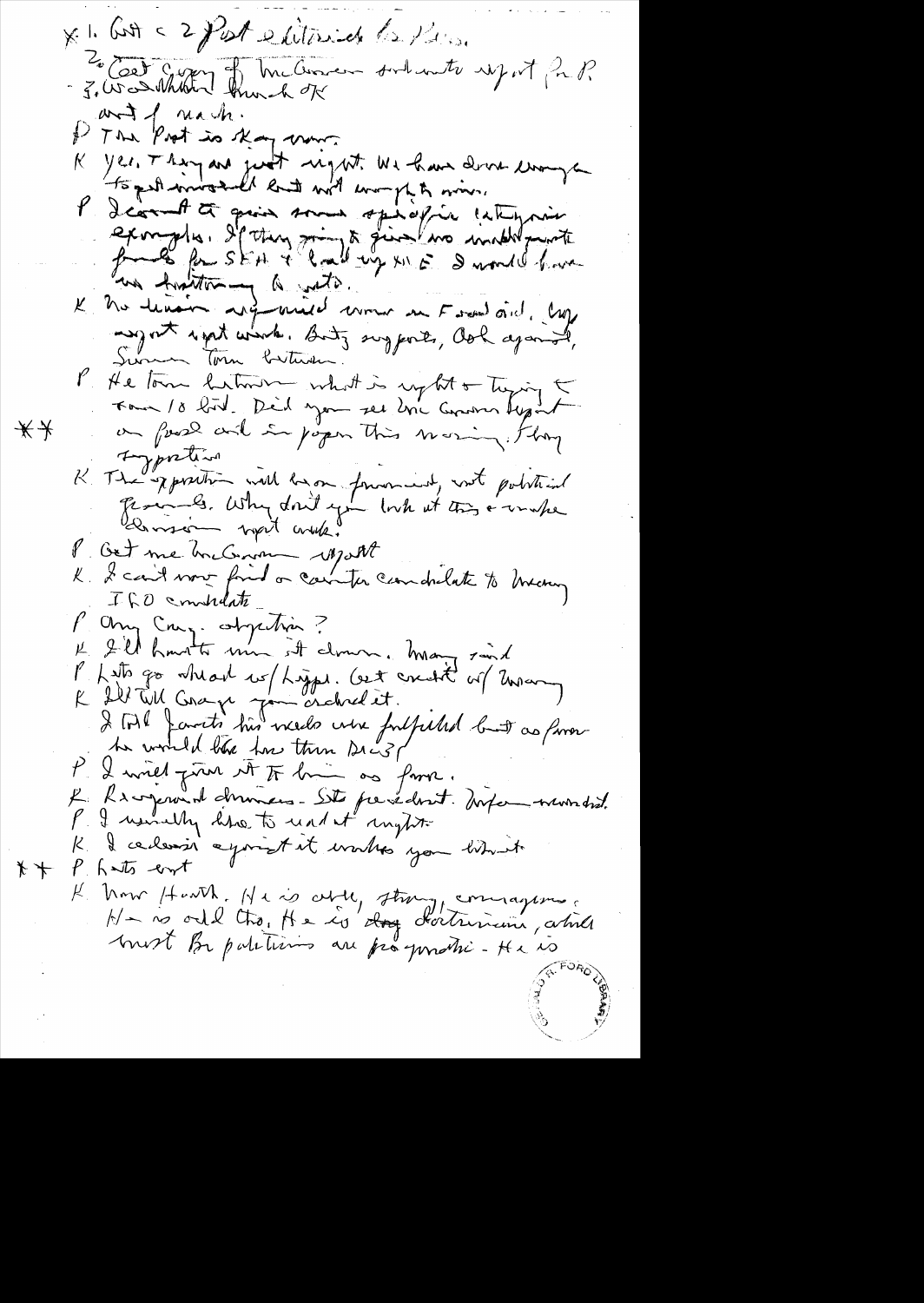only PIN asker would fear Fine open US. Since La mejot brenne PM, se examente vir en In death have torged there - and considered prosp. P. Shard & She that Tough. K Son you won't & hap a crutant to Em but lant of auto-US basis faction.<br>Another thing on Heath is two sensetimety - he<br>druthes + it is hoult known why - communication prot stop. On otten haard to iso stary, de cent man you should estab a whatevolige what do I cut h Mr. Hath. His father dysends on illetiver. Blacks  $\mathsf{K}_{\mathbb{Z}_+}$ It is in Eine Chood to where a power of parryful<br>friend - fa 3000 yes they have followed internaine were for too real stychist. P What Howarts think on Internet K He trington, but what F mas wally count is To home it for thinklubs, but they cloud have a former. When we crew tough on Sc thing pouched to their Ti's G. We kist of knying Emos h in put of us R. H coypord. Enros want free inde. Take CSCE we of posed it, now they being windered about We trime to his confliction detents the - if we Griton far, try will go avited. On exclit to,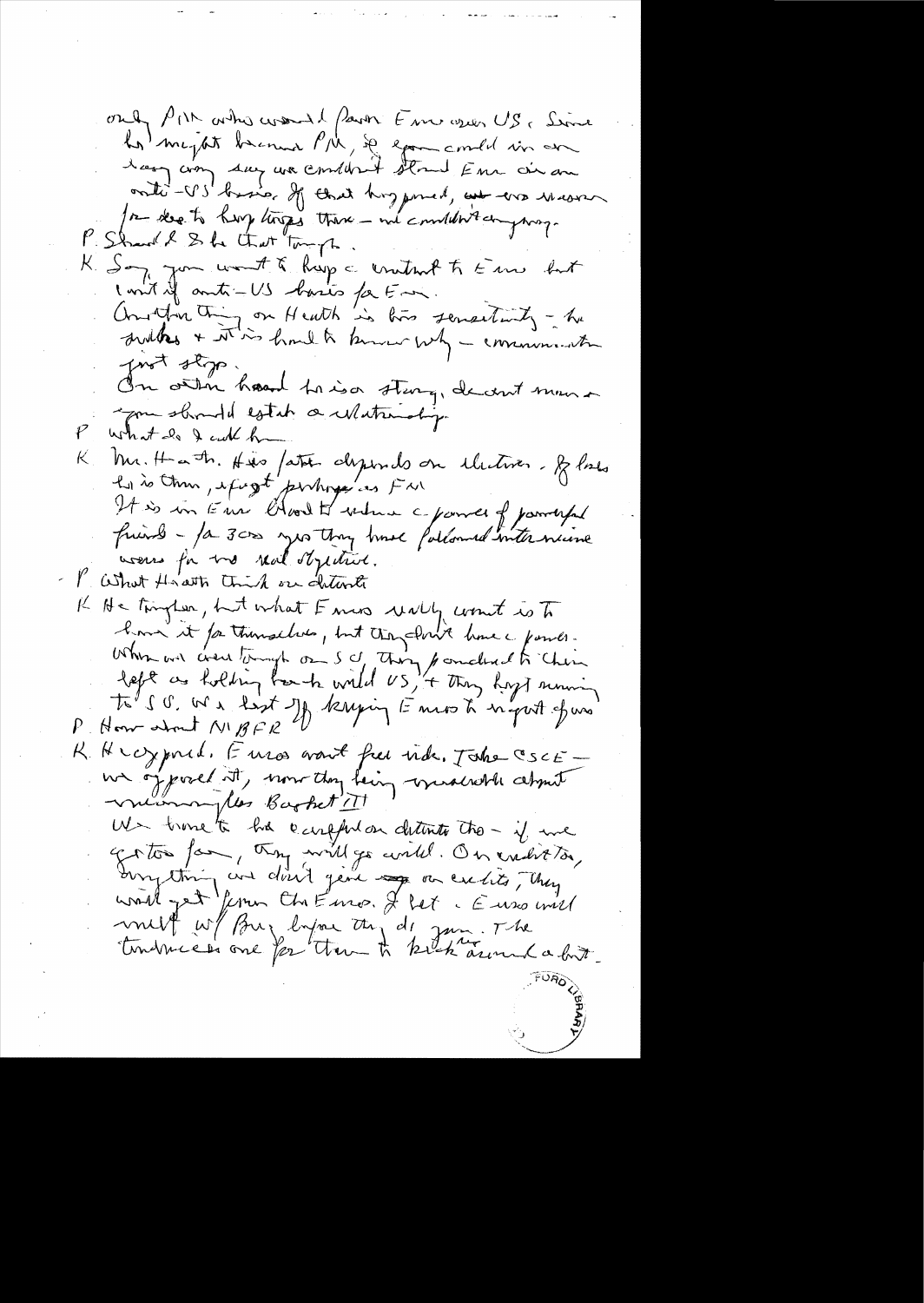Does Phrant agrade? Su Tooker?

P and Ram K Waamal When when entered and 15 with to someone + secondy for 2 hidra to reception our untout to use sutterment. Thom you must fa 1/2 hr. Tell hum this box.<br>Conferitation but a mity army funits to cleared and to on have head the and.  $P.$  SU  $m$ K Yes. Unertie Dirich them in Townt. There we contains agenda & get très concerna. P San & stout w/ willen eledenceted to their summered + won't to insing it but me had to have forg in vragot coming up. We had things I Impartir dont vout vou, ont entargé de mont  $20$ thort-tx H It will kighten him but dresst hunt. Under grove it had no sperfee meaning Thoughting They wild hardward to be pleased at don't rigs it wil Sandis. Inagter mot gron spren Photodroims it formating<br>R 2 dont tours me control emport 1et à parlages  $P_{\rm{max}}$ We are cented to long Um, but use cant put a Irlan figure trouble part something they will<br>It They say in return don't fait something they will